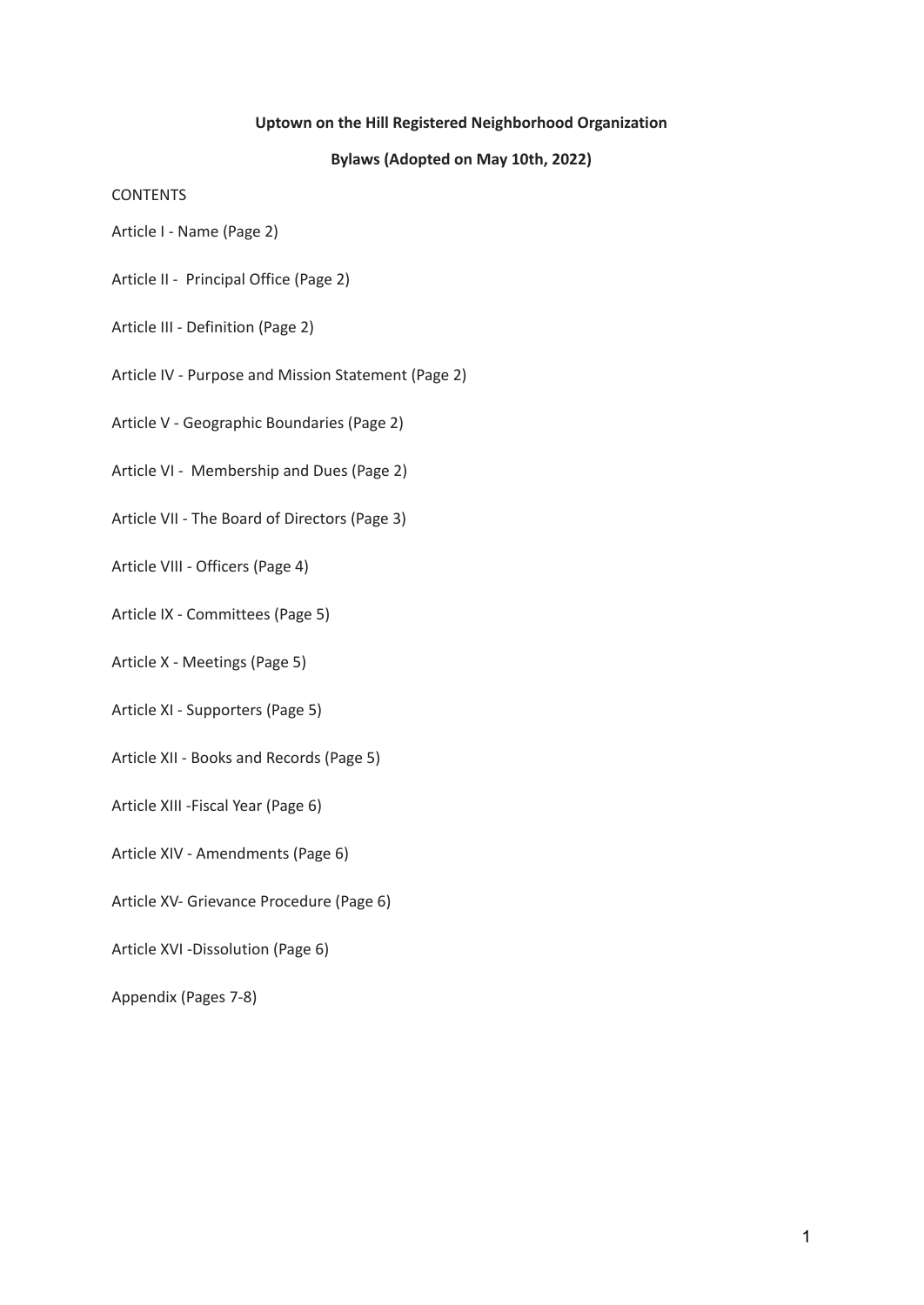### **Article I – Name**

The name of the organization shall be "Uptown on the Hill Registered Neighborhood Organization."

# **Article II – Principal Office**

The principal office of the organization shall be decided by the Board of Directors and shall be located within the organization's geographic boundaries.

# **Article III – Definition**

The definition of "Registered Neighborhood Organization" shall be that of the Denver County Municipal Code Chapter 12, Article III. The organization shall remain in good standing with the city of Denver.

# **Article IV - Purpose and Mission Statement**

Section 1. The purpose of the organization shall be to enhance the livability of the area by establishing and maintaining an open line of communication and liaise between the neighborhood, government agencies and other neighborhoods, and to provide a way for all members of the neighborhood (property owners, renters, businesses and non profit associations) to participate in the affairs of the neighborhood.

Section 2. The organization shall engage in issues that affect the neighborhood and strive to maintain Uptown as a welcoming, diverse, accessible, safe, and attractive place to live and work.

# **Article V – Geographic Boundaries**

The organization shall represent that area of Denver bounded by and including Colfax to 20th Ave. (west of Washington) and 23rd Ave. (east of Washington), and from Broadway to York Street.

## **Article VI – Membership and Dues**

Section 1. Membership in the organization shall be open to all residents, property owners, nonprofit organizations, and businesses located within the boundaries of the organization as defined by Article V.

Section 2. Annual dues shall be set by the Board of Directors. The Board may, in individual cases, choose to waive any or all of the annual dues.

Section 3. Membership is valid for twelve months from the date of dues payment or renewal. If a member moves outside of Uptown's geographic boundaries, their membership shall remain active until the end of the paid membership year.

Section 4. Membership must be current in order to vote at the Annual Meeting. Each member shall have one vote. Proxy voting shall not be allowed.

Section 5. Members shall hold the Board of Directors and all Committees harmless from carrying out the affairs of the organization, unless criminal activity is involved.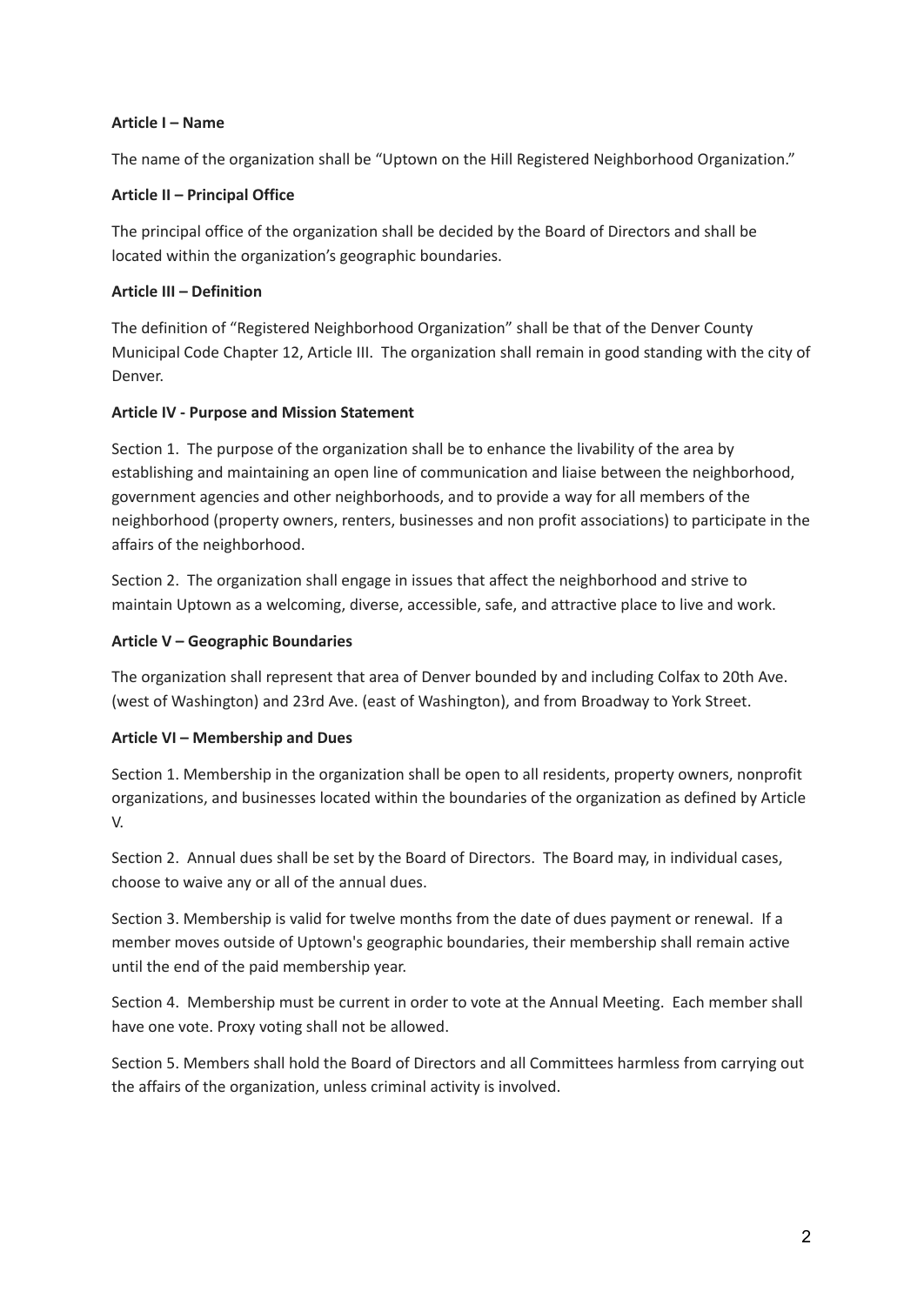### **Article VII – The Board of Directors**

Section 1. The direction and management of the affairs of the organization shall be vested in the Board of Directors, which shall be made up of no more than nine (9) members in good standing. Only one member of a household, nonprofit organization, or business may serve on the Board at the same time. Attempts shall be made to include on the Board representation from all neighborhood constituencies.

Section 2. The Board of Directors shall determine the organization's position in all matters and determine all expenditures to be made in carrying out the purpose and mission of the organization.

Section 3. Board member terms shall be for two years and Board Members may serve more than one term. A Board member who moves out of the organization's geographic area may fulfill the remainder of their term.

Section 4. Board members shall have the duties of care, loyalty and obedience. (See Appendix.) Specifically, they shall comply with the bylaws: make sincere efforts to attend each scheduled meeting; review agendas and supporting materials prior to meeting; follow through on commitments made; fulfill one or more of the following assignments: chair or participate in a Committee; act as the organization's delegate to other groups or lead a key effort such as fundraising, social media, website management, special projects or other activities identified by the Board of Directors; and, when representing the organization, communicate positions voted on by the Board.

Section 5. Nominees to the Board of Directors and members of the Board shall reveal any conflicts of interest they may have in addressing issues that come before the Board and must refrain from voting in such cases.

Section 6. Decisions of the Board of Directors shall be determined by a majority vote of those present at a duly-noticed meeting. In the event of a tie vote, the President shall cast an additional deciding vote. There shall be no proxy voting.

Section 7. The Board of Directors shall meet regularly, either in person or virtually. In person Board meetings shall be held in a public place and be announced at least seven (7) days in advance in the newsletter and on social media. All meetings shall be open to the public, with the exception of the first meeting following the Annual Meeting.

Section 8. Board members shall be nominated at the Annual Meeting. In case of a vacancy, the Board shall at any time elect a successor to complete the unexpired term of the vacated position.

Section 9. Fifty percent plus one (50% plus 1) Board Members must be present for a quorum. No official positions shall be taken without a quorum being present. Board Members are considered to be present when attending meetings either in person or by electronic or telephonic means, provided that all meeting participants are able to hear each other at the same time.

Section 10. No compensation shall be paid to Board members.

Section 11. Any Board member may be removed by a two-thirds vote of the Board at a duly-noticed meeting. The Board member subject to removal shall be notified in writing of the proposed removal at least fifteen (15) days prior to the meeting. A Board member who is removed shall not be eligible for nomination to the Board for two (2) years from the date of removal.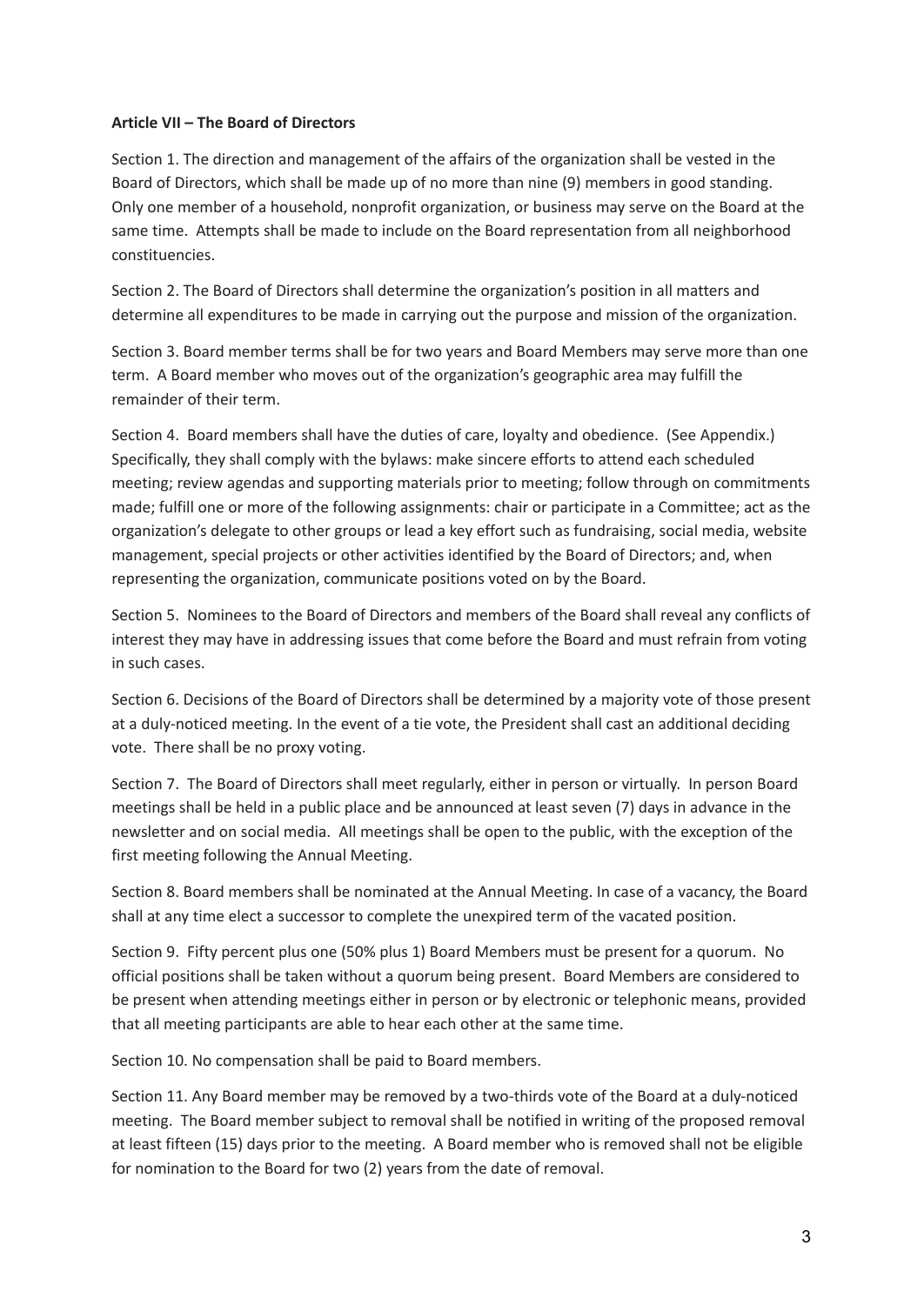## **Article VIII – Officers**

Section 1. The officers of the organization shall be President, Vice-President, Treasurer, and Secretary. The Board of Directors may choose to combine these offices into at least two positions.

Section 2. Officers shall be chosen from among the Board Members at the first meeting following the Annual Meeting. Terms shall be for one year. Officers may serve more than one term.

Section 3. No compensation shall be paid to officers.

Section 4. Officer Duties:

- a. The President shall see that the Board of Directors carries out the purpose and mission of the organization in compliance with these bylaws; set meeting dates and agendas; lead the meetings; serve as spokesperson for the organization; submit federal, state, and local annual reports; be a signatory to the banking accounts; report annually to the membership on the activities and status of the organization; appoint Committee members and chairs; sign contracts; represent the organization in public forums and to the media; and fulfill other duties as assigned.
- b. The Vice-President shall serve as President in the absence of the President, carry out assignments from the President, and fulfill other duties as assigned.
- c. The Treasurer shall receive and record income, pay expenses, ensure that reimbursement requests include supporting documents, balance the checkbook monthly, prepare a treasurer's report for the Board monthly, maintain the list of members and send out renewal notices, prepare an annual budget, maintain the list of Annual Meeting and Board meeting attendees, renew the organization's memberships annually, and fulfill other duties as assigned.
- d. The Secretary shall take the minutes at each meeting of the Board, maintain the records of the organization, maintain a procedural manual online and in a hard copy, prepare official correspondence, and fulfill other duties as assigned.

Section 5. Officers shall turn over all records, passwords, funds and assets to their successors.

Section 6. Any Officer may be removed by a two-thirds (2/3) vote of the Board of Directors at a duly-noticed meeting. The Officer subject to removal shall be notified in writing of the proposed removal at least fifteen (15) days prior to the meeting. An Officer who is removed shall not be eligible for nomination to the Board for two (2) years from the date of removal.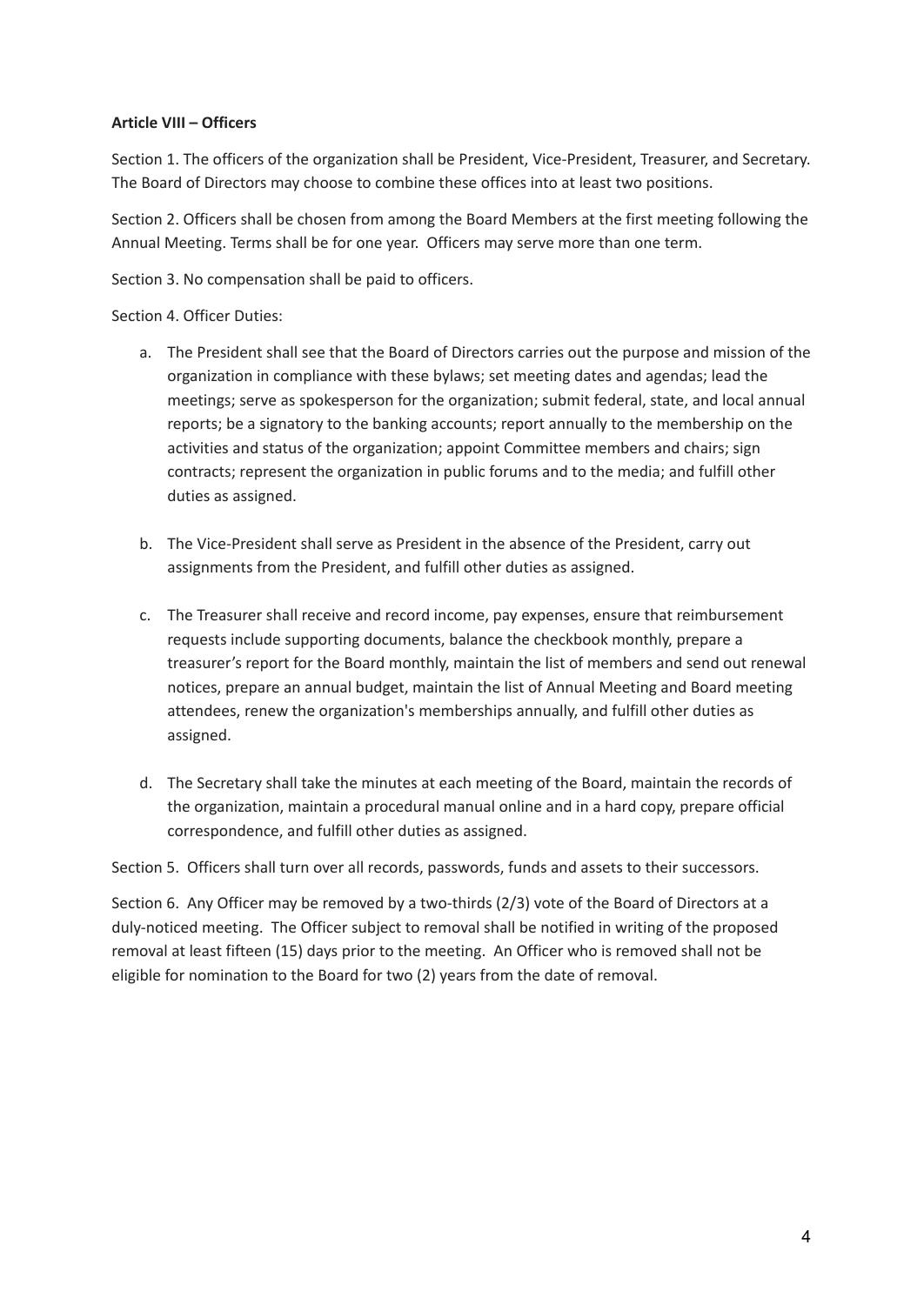## **Article IX - Committees**

Section 1. The Board of Directors shall establish Committees on topics of concern, e.g., land use and zoning, historic preservation, parks and beautification, transportation, sustainability, events/fundraising. Resources for Committees shall be included in the organization's annual budget. Committees shall be made up of members in good standing. Committee members and chairs shall be appointed by the President.

Section 2. Committee activities shall align with decisions of the Board of Directors. They shall not take official positions on issues of controversy or substance but shall direct those to the Board. Proposals made by Committees shall be presented to the Board for discussion and endorsement or rejection.

Section 3. Committee chairs and members may be removed by a two-thirds vote of the Board of Directors at a duly-noticed meeting. The Committee chair or member subject to removal shall be notified in writing of the proposed removal at least fifteen (15) days prior to the meeting. A Committee chair or member who is removed shall not be eligible for nomination to the Board for two (2) years from the date of removal.

## **Article X. Meetings**

Section 1. With the exception of the first meeting following the Annual Meeting and those conducted electronically or telephonically, all meetings shall take place in public venues and be open to the public. An opportunity for those present to speak shall be included on the agenda. Notice of date, place and time of all meetings shall be posted at least seven (7) days in advance via the organization's newsletter and social media; a record of said notice shall be maintained by the Secretary.

Section 2. An Annual Meeting shall be held every November. A quorum shall be twelve (12) or more members, including at least two-thirds of the Board members. A list of those attending will be maintained by the Secretary. Members shall elect Board members and vote on any proposed changes to the bylaws. The Board shall report on the previous year's activities and finances. Notice of date, place and time of all meetings shall be posted at least seven (7) days in advance via the organization's newsletter and social media; a record of said notice shall be maintained by the Secretary.

Section 3. Executive session shall be called by any Board member when a matter, such as personnel, a request to lower dues, a grievance or a similar sensitive issue arises.

## **Article XI - Supporters**

Section 1. Individuals who do not live, work or own property in Uptown may support the organization financially. Supporters do not have voting privileges.

#### **Article XII– Books and Records**

The organization's books and records shall be kept in a procedural manual maintained by the Secretary, both online and in hard copy . This shall include meeting minutes, financial reports, official documents and passwords. Officers shall turn over all records, passwords, funds and assets to their successors.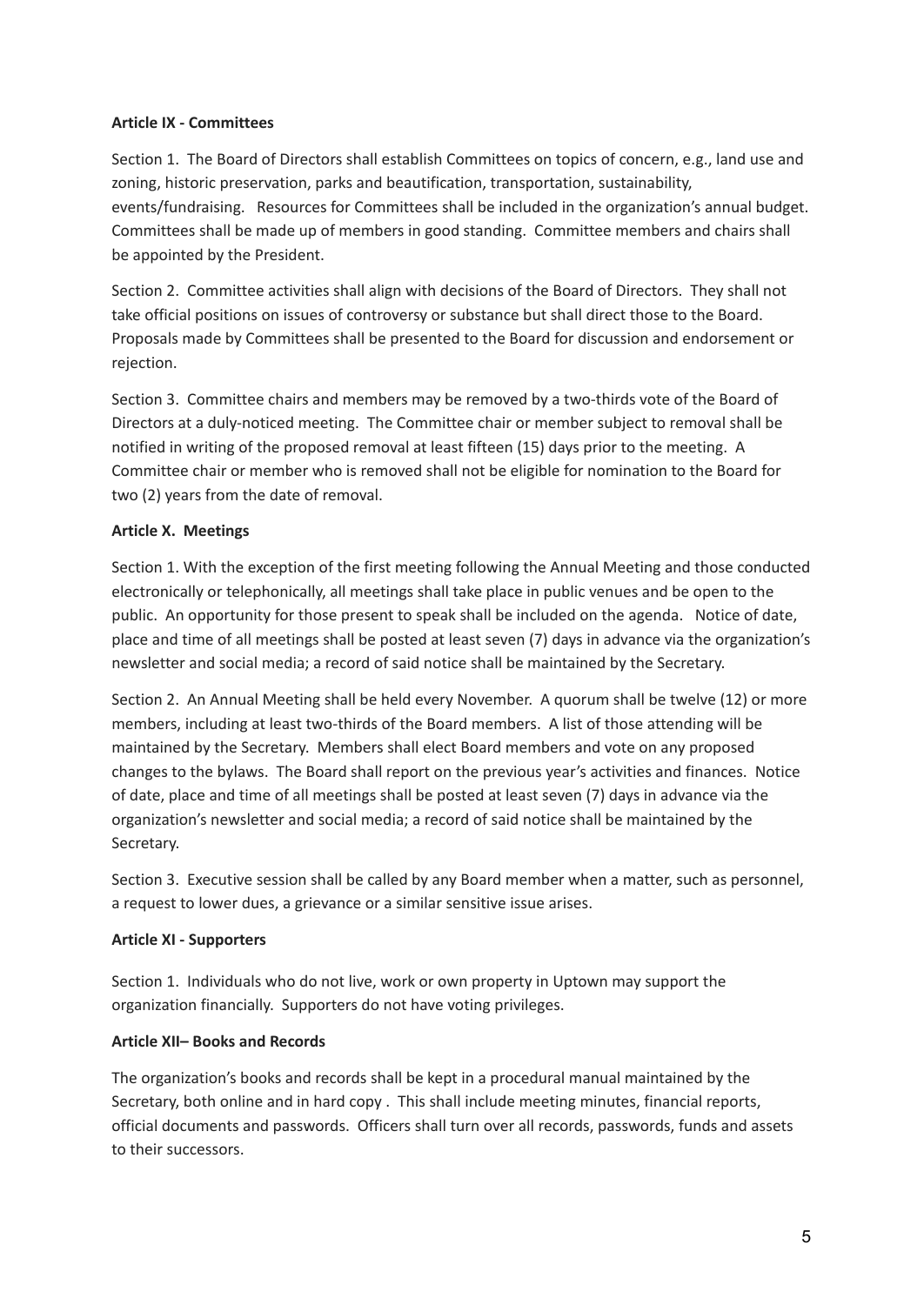### **Article XIII – Fiscal Year**

The fiscal year of the organization shall be the same as the calendar year.

## **Article XIV – Amendments**

Section 1. The organization's bylaws may be amended by a two-thirds majority of Board Members at any duly-noticed meeting or by two-thirds of the organization's members at the Annual Meeting.

Section 2. A proposed change to the bylaws may be submitted by any member in writing to the Secretary at least fifteen (15) days prior to that meeting. The Secretary shall communicate proposed changes to all members seven (7) days prior to the meeting date via the newsletter and social media.

Section 3. After the amendments have been adopted, the revised bylaws shall be communicated to members, linked to on the website, and added to the procedural manual.

## **Article XV - Grievance Procedure**

Section 1. A member who disagrees with or is concerned about a decision, action, policy, or bylaw of the organization or of an individual Board or Committee member shall submit a written complaint to the Board.

Section 2. The complaint shall be added to the agenda of the next meeting of the Board of Directors. The complainant shall be present at the meeting to discuss the complaint.

Section 3. The Board of Directors may choose to discuss the complaint during the meeting or in executive session at the end of the meeting. If the latter, participants in the discussion shall include the Board either by themselves or with the complainant but without other public present.

Section 4. The Board of Directors shall attempt to resolve the complaint and shall notify affected parties of their decision. Board decisions are final.

## **Article XVI - Dissolution**

Section 1. Should the Board of Directors wish to dissolve the organization for any reason, such proposal must be submitted to the members for discussion. Comments from members will be compiled by the Secretary and communicated to members.

Section 2. The Board of Directors shall decide what action to take. Should the Board decide to move forward with dissolving the organization, the vote on the proposed dissolution will be held at a Board meeting announced for that purpose.

Section 3. Upon dissolution and payment of all debts, any property or money owned by the organization shall be transferred to a 501 c(3) entity chosen by the Board of Directors members at the meeting described above.

Section 4. The Board of Directors is responsible for notifying the members, the City and County of Denver's Department of Community Planning and Development, the Internal Revenue Serivce, the bank used by the organization, and all other relevant entities of the dissolution of the organization.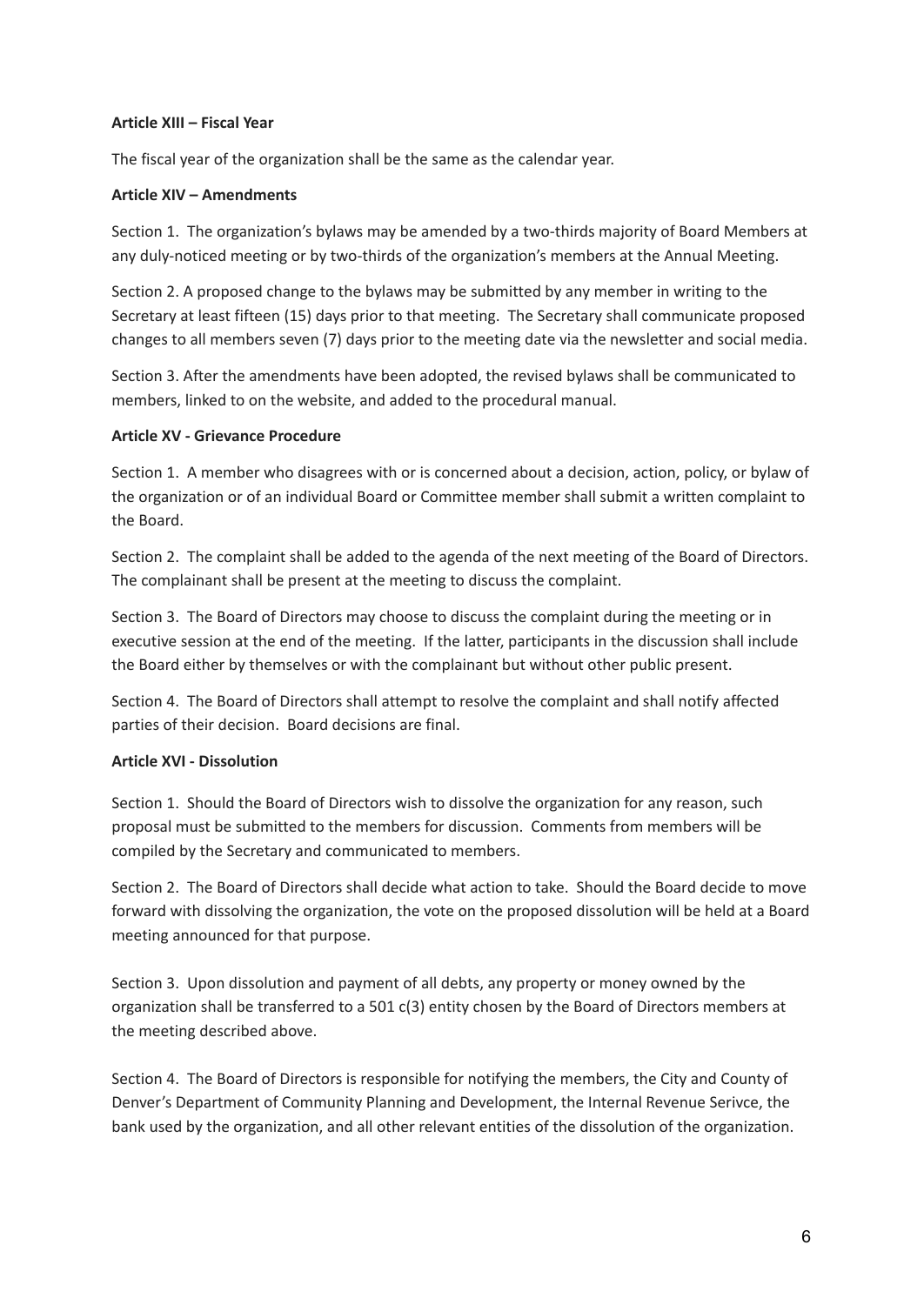| Certified by                                                           | (Printed Name), |
|------------------------------------------------------------------------|-----------------|
| Secretary of the Organization, as adopted by the Board of Directors on | (Date).         |
|                                                                        |                 |

Signature

### **Appendix**

#### Duties of the Board of Directors

To succeed as an organization the board of directors must govern, fundraise, and articulate Uptown on the Hill's purpose and mission.

The commitment for board members includes showing up (giving time, energy, and ideas), being accountable (coming prepared to meetings and decision-making), and leading (providing vision, hope, and passion).

#### Duty of Care

Act as an ordinary, prudent person would in a like circumstance; this requires diligent, attentive, informed participation.

Establish, safeguard, and advance the organization's values, vision, and mission.

Monitor and evaluate the organization's progress in achieving its stated goals and mission.

Ensure the financial solvency of the organization.

Ensure stewardship of the organization's resources.

Set the organization's direction and drive the organization's planning process.

Ensure receipt of the proper information for decision-making.

Attend and be prepared for board and committee meetings.

Participate in the organization's activities.

Fulfill agreed-upon tasks and responsibilities.

Recruit board members with the necessary skills to effectively govern the organization.

#### Duty of Loyalty

Act in good faith, in the best interests of the organization.